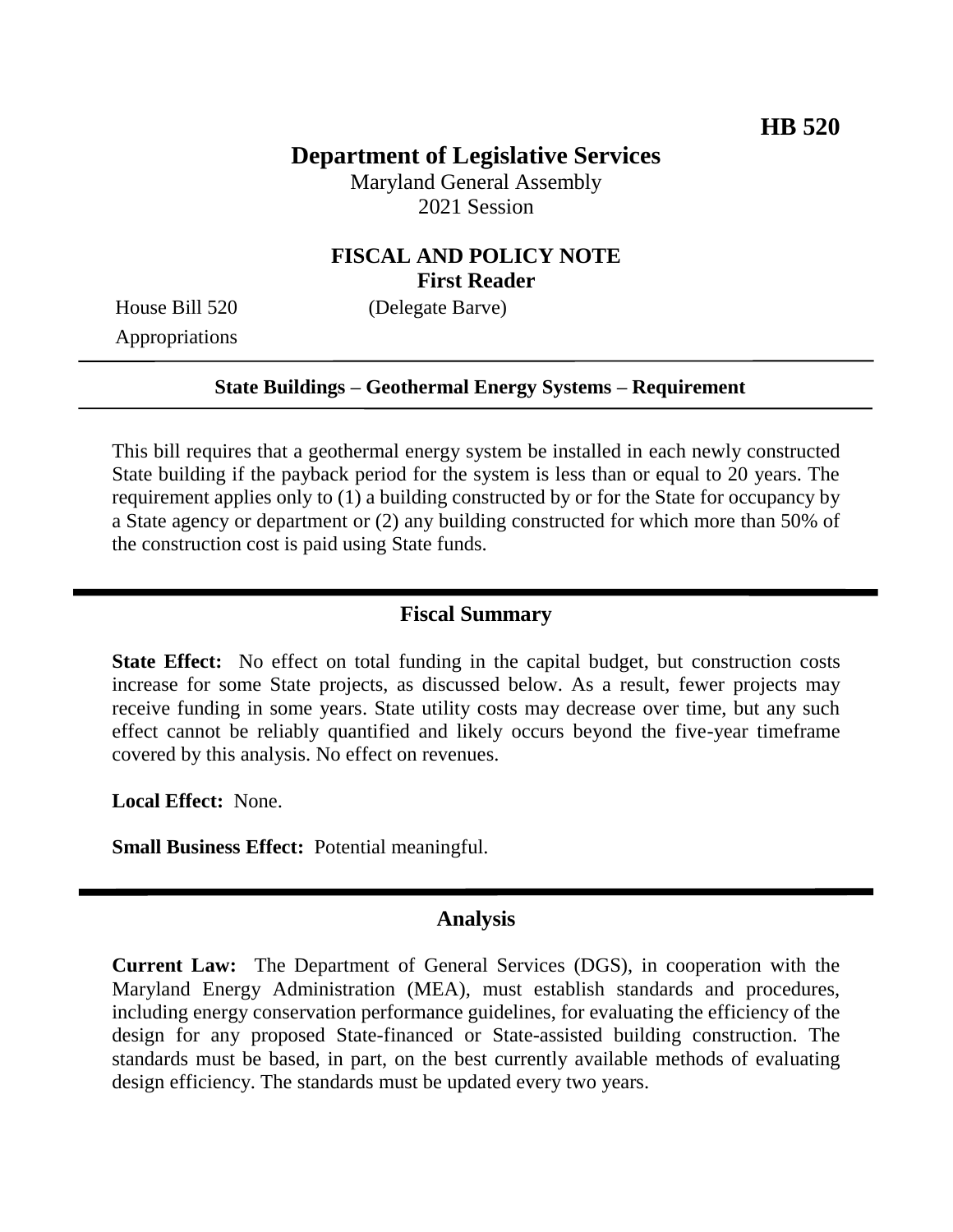To determine life-cycle costs, DGS, in cooperation with MEA, must establish standards that require at least, among other factors:

- an energy consumption analysis of each major piece of equipment in the cooling, heating, hot water, lighting, and ventilation systems; and
- a comparison of possible alternative energy systems.

DGS must adopt and uniformly apply a definition of the "life of the building" and provide defending criteria for the definition adopted.

**State Expenditures:** DGS advises that its design process manual requires a life-cycle assessment of four different heating and cooling systems and that geothermal must be one of the types included. DGS further advises that there is no standard timeframe used for life-cycle assessments but that 20 years is typical because most systems have to be replaced, in whole or in part, after 20 years**.**

For State buildings, geothermal systems are already being installed when the 20-year life-cycle analysis concludes that it is favorable to do so. However, the bill may result in the installation of a geothermal system when it is not the most financially favorable. The bill requires the installation of a geothermal system any time the payback period is 20 years or less. In some instances, a geothermal system may meet this standard, but a nongeothermal system may have a lower payback period. Normally, the nongeothermal system would be installed in that instance, but the bill requires that the geothermal system be installed instead.

MEA advises that the upfront cost of installing a geothermal system is substantially higher than the installation of nongeothermal systems. Therefore, the cost of some State construction projects may be higher under the bill. This has no effect on total funding available from the capital budget for construction projects that is a set amount determined annually by the Governor and General Assembly through the capital budget process. However, to the extent that some projects are more expensive, fewer funds are available for other projects, so fewer projects may be funded in a given year.

**Small Business Effect:** The bill's requirement to use geothermal energy systems may increase the demand for contractors that install such systems.